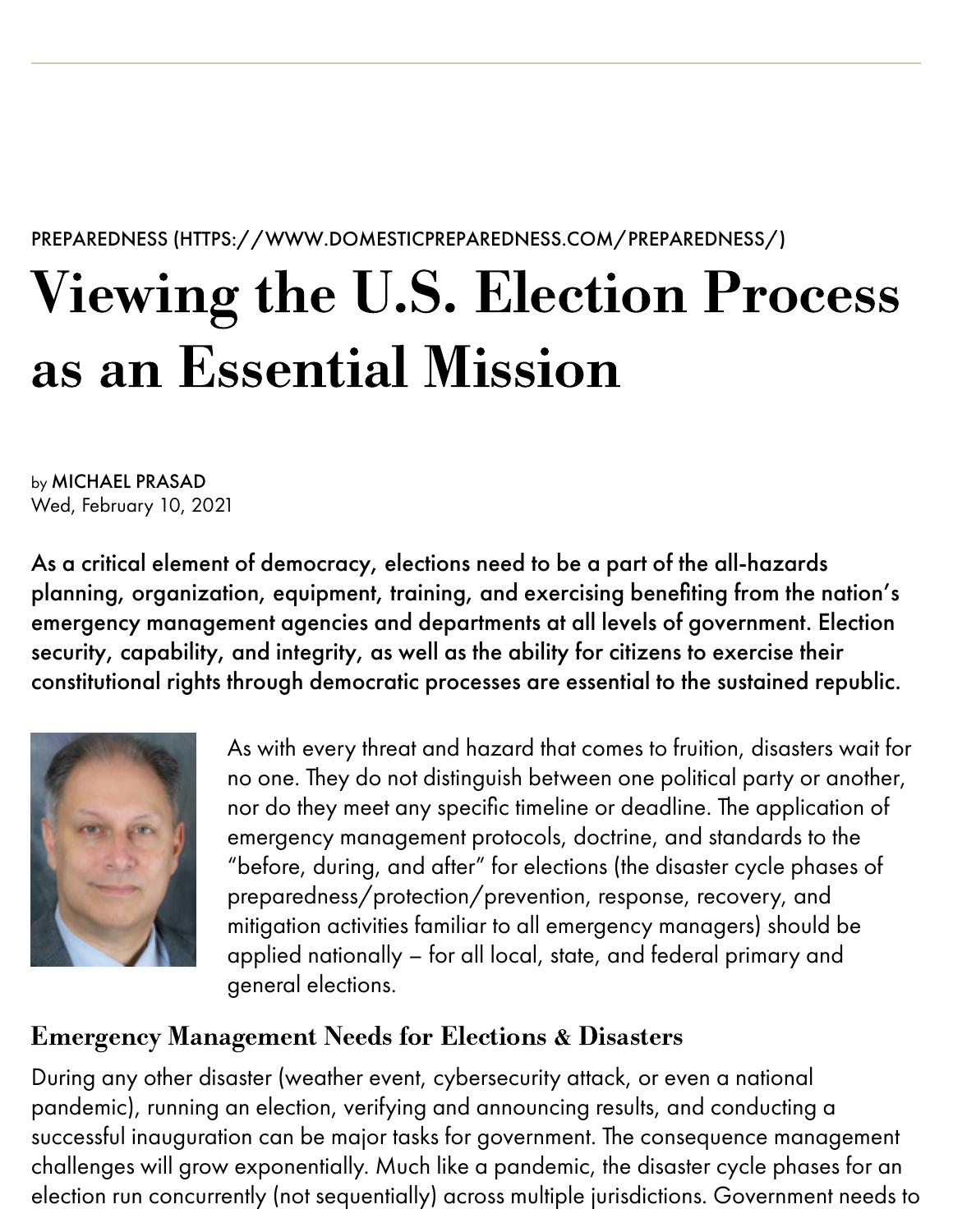prepare to inaugurate a newly elected/re-elected candidate while potentially dealing with judicial challenges to the election results and also run-off elections – all at the same time. For emergency managers, this concept is no different from a complex coordinated attack or dueling natural/technological/human-caused disasters in the same geographic footprint. It is effectively standard consequence management planning. The 2020 U.S. national elections cycle experienced all of this. The State of Georgia

[\(https://sos.ga.gov/index.php/elections/judge\\_rejects\\_election\\_lawsuit\\_based\\_on\\_bad\\_data](https://sos.ga.gov/index.php/elections/judge_rejects_election_lawsuit_based_on_bad_data) suffered through civil unrest (both election and non-election related), election lawsuits, and a run-off election for both U.S. Senate seats – all while dealing with the COVID-19 pandemic.

#### The National Association of Secretaries of State (NASS

(https://www.nass.org/sites/default/files/Election%20Cybersecurity/report-NASSemergency-preparedness-elections-apr2017.pdf)) recognized this concern after Superstorm Sandy impacted at least 15 states and the District of Columbia right before the presidential election of 2012. The NASS recognized the interagency cooperation and coordination needed before, during, and after elections should include the state emergency management department. Their focus was on alternate locations for polling places impacted by a disaster, alternate methods to power voting machines, and communication enhancements between local, county, and state election officials when the traditional communication channels fail during disasters.

These are all standard continuity of operations actions associated with the tactical missions for threats and hazards [\(https://www.fema.gov/emergency-managers/risk](https://www.fema.gov/emergency-managers/risk-management/risk-capability-assessment)management/risk-capability-assessment). When applied to the states' election operations agency/division/department, these actions can produce collaboration, coordination, cooperation, and communication across multiple departments, not just emergency management. There are two aspects here:

- Connecting the essential activities of the election process to emergency management (and elevating and aligning them to other federal-level emergency management essential activities); and
- Aligning governmental agencies involved in the election process to and through  $\bullet$ emergency management interagency partnerships.

Many U.S. states now apply the cross-functional and interdependent core capabilities [\(https://www.fema.gov/emergency-managers/national-preparedness/mission-core](https://www.fema.gov/emergency-managers/national-preparedness/mission-core-capabilities)capabilities) (such as operational coordination, planning, and public information and warning) of emergency management principles. In the response mission area, for instance, monitoring events and possible incidents on election day could include the possible options [\(https://www.ncsl.org/research/elections-and-campaigns/election-emergencies.aspx\)](https://www.ncsl.org/research/elections-and-campaigns/election-emergencies.aspx) of relocating the polling places and possibly delaying or rescheduling the election.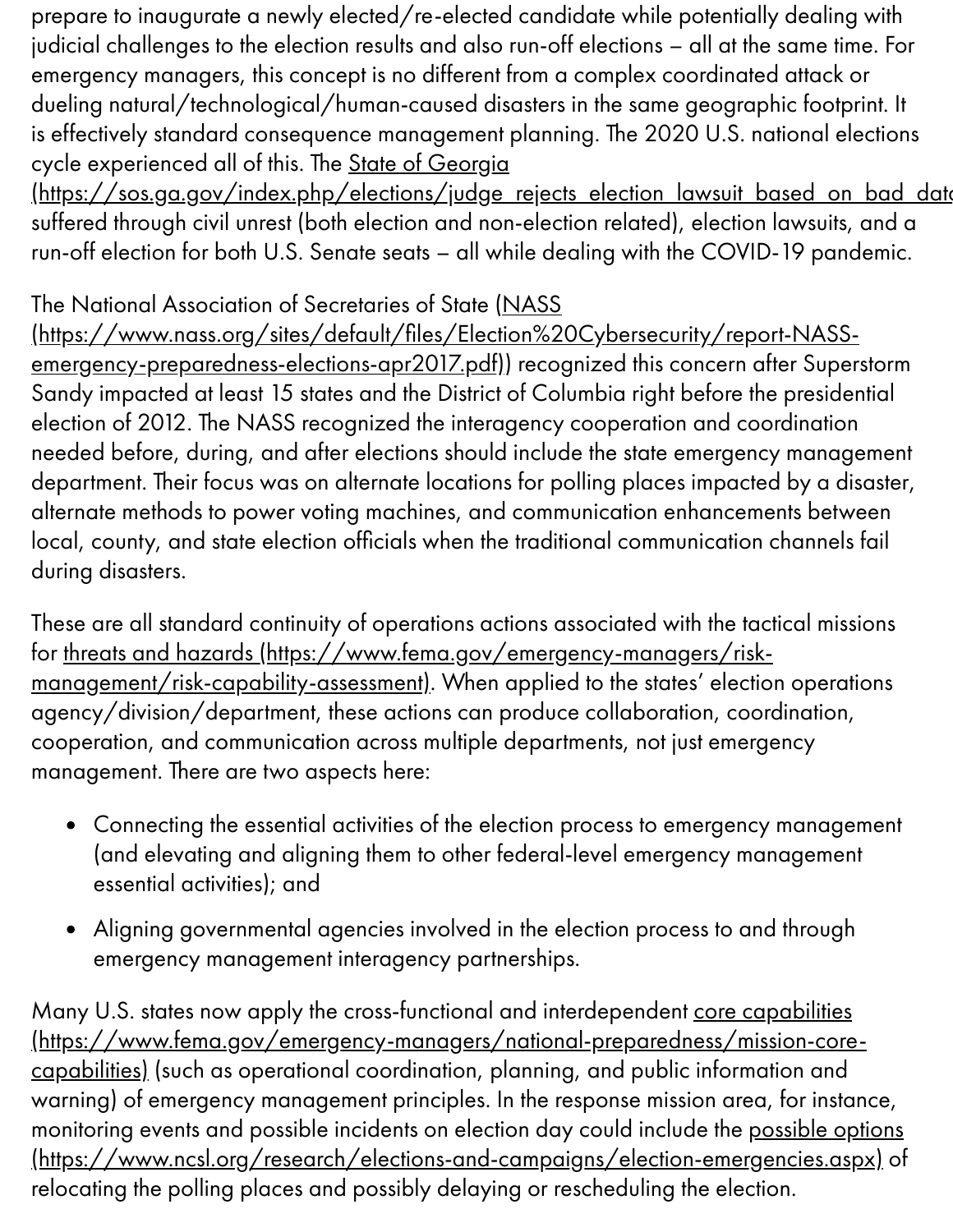For example, New Jersey activates its State Emergency Operations Center (SEOC) on election days, including primaries. Part of the reason for this direct connection between election officials and emergency management is that the New Jersey State Police, a Division of the Attorney General's Office, is also the state's lead agency for emergency management. New Jersey and Michigan are the only two states that have this construct. The Attorney General's Office has deputies assigned across all of the counties during elections to act on possible voter fraud, electioneering violations, and voter intimidation. In 2018, New Jersey's governor also made an executive order

[\(http://ready.nj.gov/governor/news/news/562018/approved/20181101c.shtml\)](http://ready.nj.gov/governor/news/news/562018/approved/20181101c.shtml) to protect New Jersey's elections infrastructure from cybersecurity attacks, through its New Jersey Cybersecurity and Communications Integration Cell of the New Jersey Office of Homeland Security and Preparedness.



©iStock.com/Try Media

### Functions, Core Capabilities & Community Lifelines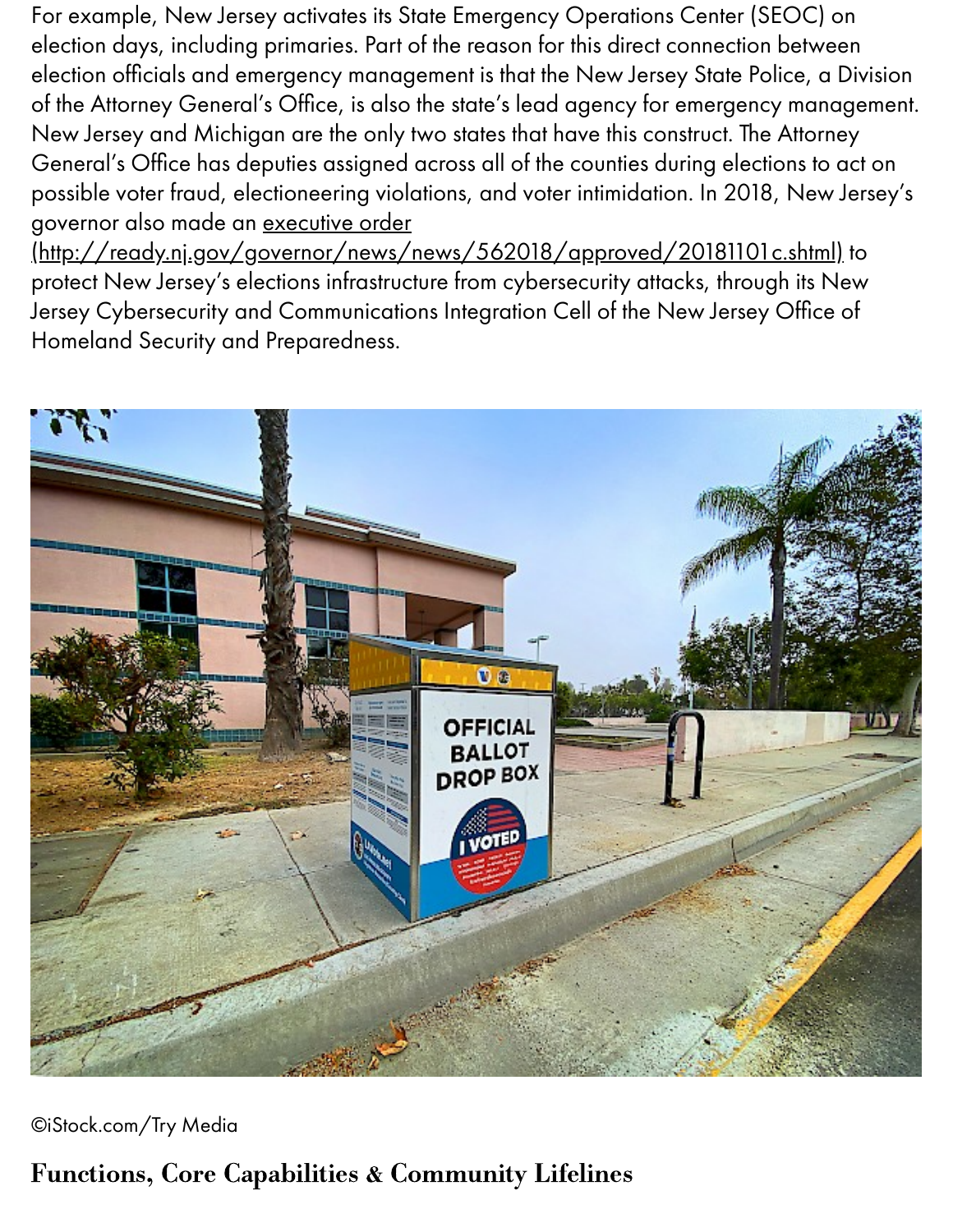During an election, the state-level coordination of these entities occurs at the SEOC, where all of the tools and situational awareness capabilities of the state's emergency management partnerships are available. There is already interagency cooperation capability and protocols to support the election process via emergency management, at the state level, even if not formalized through the state's emergency operations plan.

Elections as a Function. One option is to consider elections as a mission essential function, an emergency support function, and/or a recovery support function. The U.S. Department of Homeland Security maintains a list of validated Primary Mission Essential Functions (PMEFs (https://www.dhs.gov/sites/default/files/publications/list\_of\_validated\_pmefs\_by\_departme by Department, which is validated by the Federal Emergency Management Agency's (FEMA) national community coordinator. That list is already very wide in scope, including: maintaining the electrical grid, keeping the social security administration functioning, instilling confidence in the nation's banking system, and imposing trade sanctions. There is currently no mention of elections or voting in the PMEFs. Changes to the PMEFs may require federal legislative changes to the Stafford Act [\(https://www.fema.gov/disasters/stafford](https://www.fema.gov/disasters/stafford-act)act).

Elections as a Core Capability. Elections have been a national security concern as foreign governments have been identified as interfering with the election process. The alignment of the five mission areas from the National Preparedness Goal can certainly apply to elections. There are actions to take in prevention,

The federal government and states should apply current interagency cooperation capabilities and protocols to their emergency operations plans for elections.

protection, mitigation, response, and recovery to support free and fair elections, especially during concurrent disasters. Since the current list of 32 core capabilities are more aligned with activities (such as public information and warning, cybersecurity, critical transportation, as well as on-scene security, protection, and law enforcement), adding elections as a core capability does not seem applicable. The actions before, during, and after an election (and subsequent inauguration) are not the election itself – the election is the successful result of applied core capabilities during the mission areas.

Elections as a Community Lifeline. In 2018, FEMA created a new construct – the Community Lifelines [\(https://www.fema.gov/emergency-managers/practitioners/lifelines\)](https://www.fema.gov/emergency-managers/practitioners/lifelines) – which it uses to measure the continuous operation of critical government and business functions and "is essential to human health and safety or economic security." FEMA prioritizes the rapid stabilization of Community Lifelines after a disaster, and those currently include: safety and security; food, water, and shelter; health and medical; energy; communications; transportation; and hazardous material. When elections are viewed through the lens of a Community Lifeline, additional stakeholders and partners can be added to the overall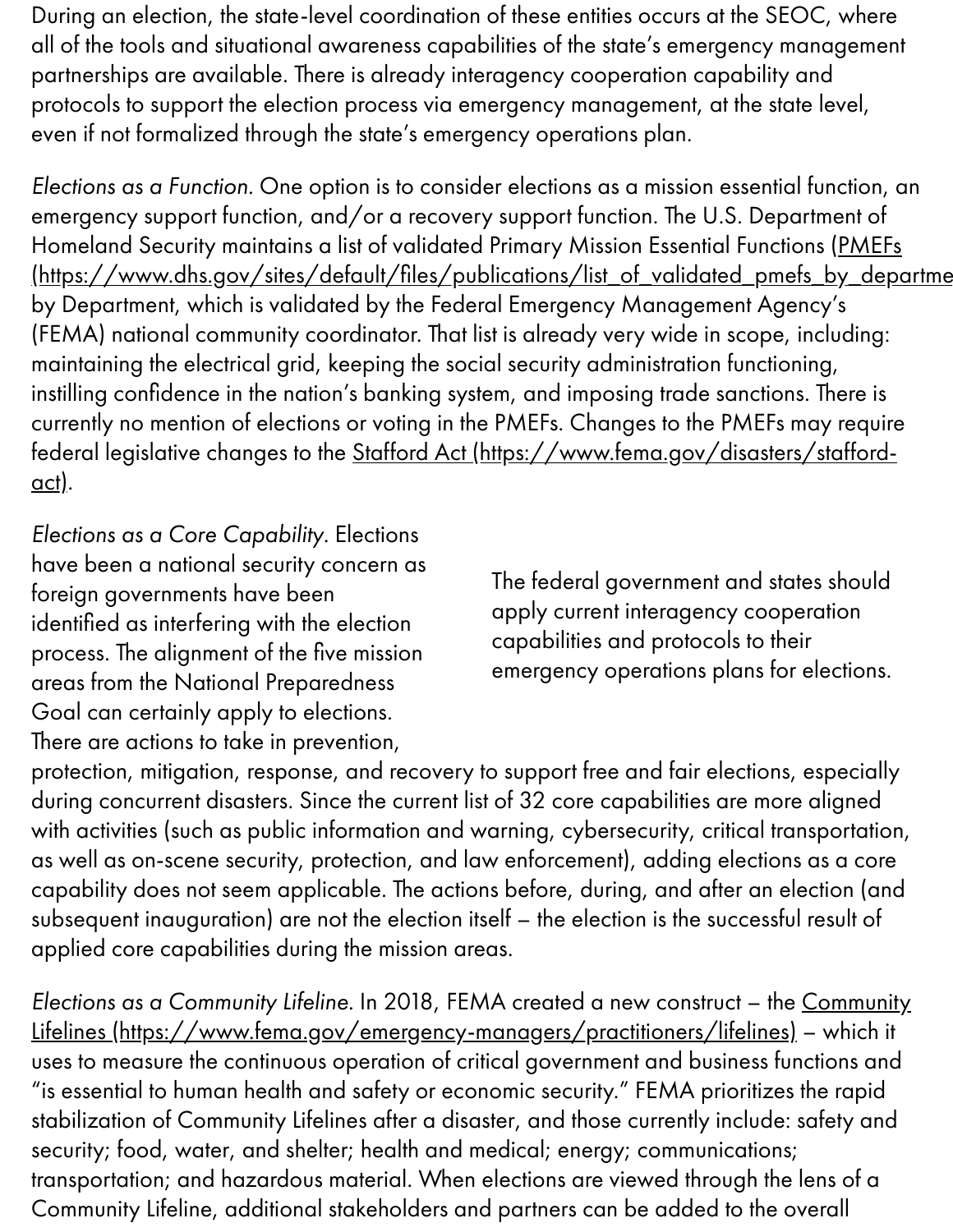whole-community approach to all of the lifelines. Whether elections are considered to be a Community Lifeline on their own or as part of a more general community support elements lifeline – which could include social, educational, and childcare services – all are remiss in the current construct.

## More Than Just Federal Funding – Federal Emergency Management

Congress has reacted in the past to funding needs associated with elections and disasters. For example, reimbursement for damaged voting equipment and costs of rescheduling primaries in New York City during 9/11 [\(https://www.gao.gov/new.items/d0472.pdf\)](https://www.gao.gov/new.items/d0472.pdf) and the CARES Act in 2020 for COVID-19

(https://www.eac.gov/sites/default/files/paymentgrants/cares/CARESAwardInstructions.pdf provided some funding for securing ballot collection boxes, cleaning and sanitizing, and other election polling place security and logistics. It is important to note that, without Stafford Act elements, these funding mechanisms are not guaranteed to be there for every disaster, nor are they managed through an effective emergency management construct across the disaster cycle phases. In 2005, Hurricane Katrina devastated New Orleans [\(https://scholarlycommons.law.wlu.edu/cgi/viewcontent.cgi?article=1234&context=crsj\)](https://scholarlycommons.law.wlu.edu/cgi/viewcontent.cgi?article=1234&context=crsj), which caused not only a massive exodus of registered voters but also damage to polling places and voting machines. FEMA did not reimburse those costs or share disaster applicant information with local governmental officials in order to provide election-related consequence management (such as alternate voting via mail-in ballots and alternate polling places – even for those out-of-state).

Further debate and discussion are needed and should be encouraged as part of the inevitable larger scale after-action review and improvement planning that will be conducted (another emergency management construct) by politicians and others in government after both the COVID-19 pandemic wains and the 2020 election cycle has ended. Perhaps then forward movement can be made on the concept of applying emergency management policies and protocols to the national election process.

*Michael Prasad is a Cerfied Emergency Manager and is the principal researcher for* Barton Dunant Emergency Management Consulting (www.bartondunant.com). He was *formerly the assistant director for the Office of Emergency Management at the New Jersey State Department of Children and Families and the director of disaster support* functions at the American Red Cross - New Jersey Region. He holds a Bachelor of **Business Administration degree from Ohio University and is a Master of Arts candidate** *in Emergency and Disaster Management from American Public University. Views expressed do not necessarily represent the official position of any of these organizations.*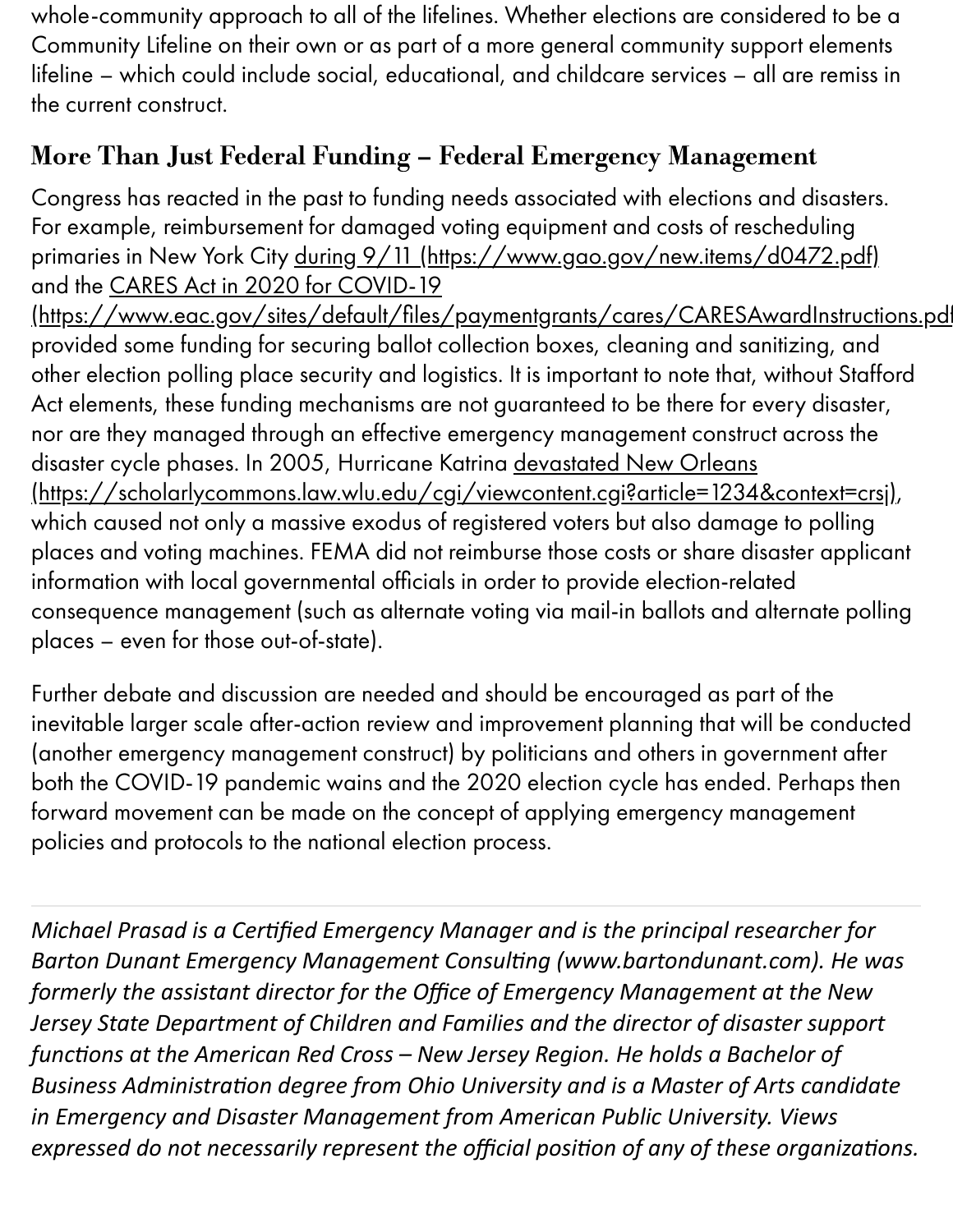

[SUBSCRIBE](javascript:void(null);) TO THE DPJ WEEKLY BRIEF.

**SUBSCRIBE TO THE DOMPREP PODCAST.** [\(HTTPS://ITUNES.APPLE.COM/US/POD](https://itunes.apple.com/us/podcast/domestic-preparedness-homeland-security-audio-interviews/id1224641880?mt=2) PREPAREDNESS-HOMELAND-SECURITY-AUDIO-INTERVIEWS/ID1224641880? MT=2)

**FOLLOW DOMPREP ON TWITTER.** [\(HTTPS://TWITTER.COM/DOMPREP\)](https://twitter.com/DomPrep)

**LIKE DOMPREP ON FACEBOOK.** [\(HTTPS://WWW.FACEBOOK.COM/PAG](https://www.facebook.com/pages/DomPrep/114032779533)

# **R**

SUBSCRIBE TO THE DOMPREP JOURNAL FEED. [\(HTTPS://WWW.DOMESTICPREPAREDN](https://domprep.com/Feed/)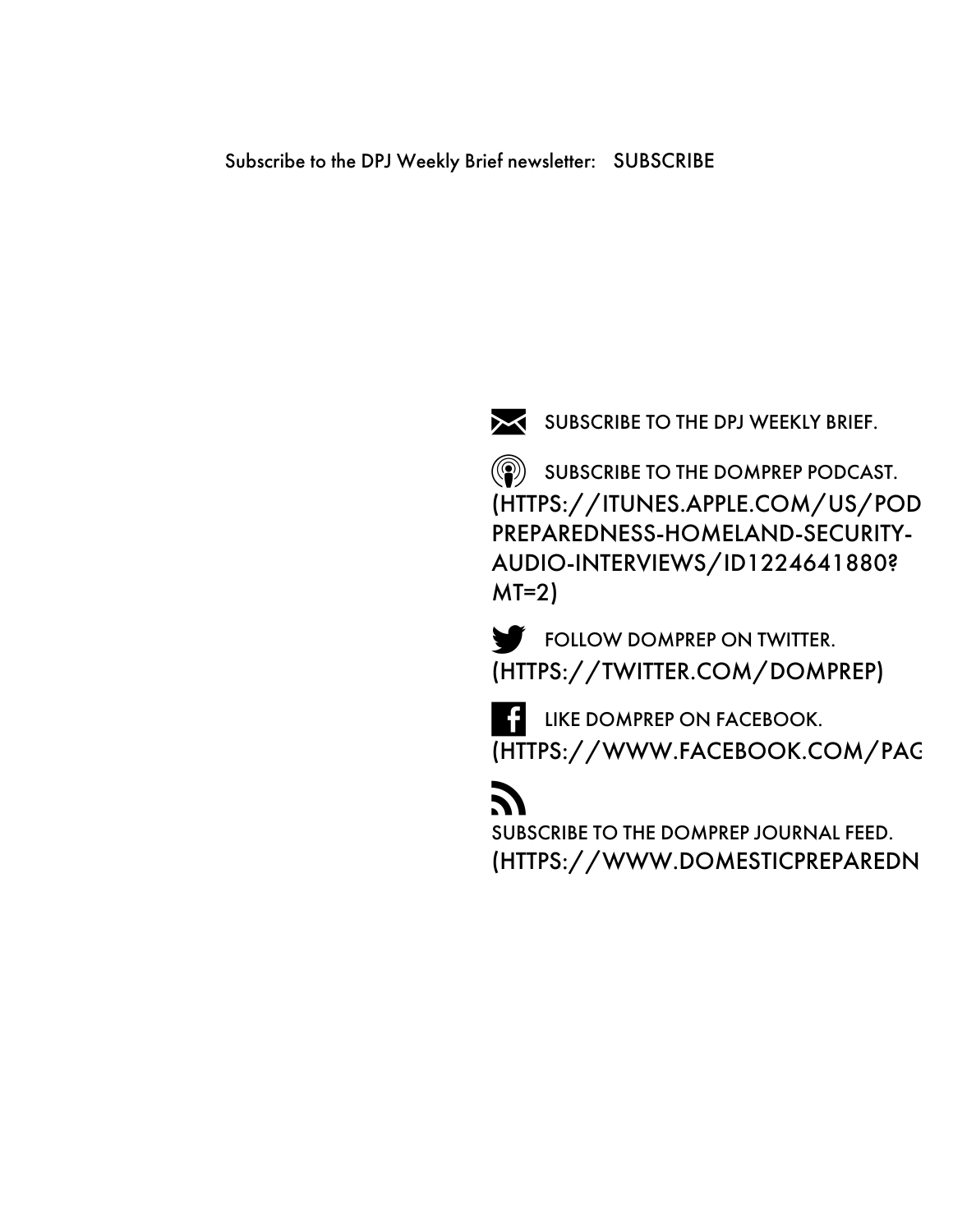

[\(https://www.domesticpreparedness.com/r/11502/\)](https://domprep.com/r/11502/)

MORE IN PREPAREDNESS… Building a Data-Driven Culture in Emergency Management [\(https://www.domesticpreparedness.com/preparedness/building-a-data](https://domprep.com/preparedness/building-a-data-driven-culture-in-emergency-management/)driven-culture-in-emergency-management/) by PATRICK CAMPION - WED, NOVEMBER 18, 2020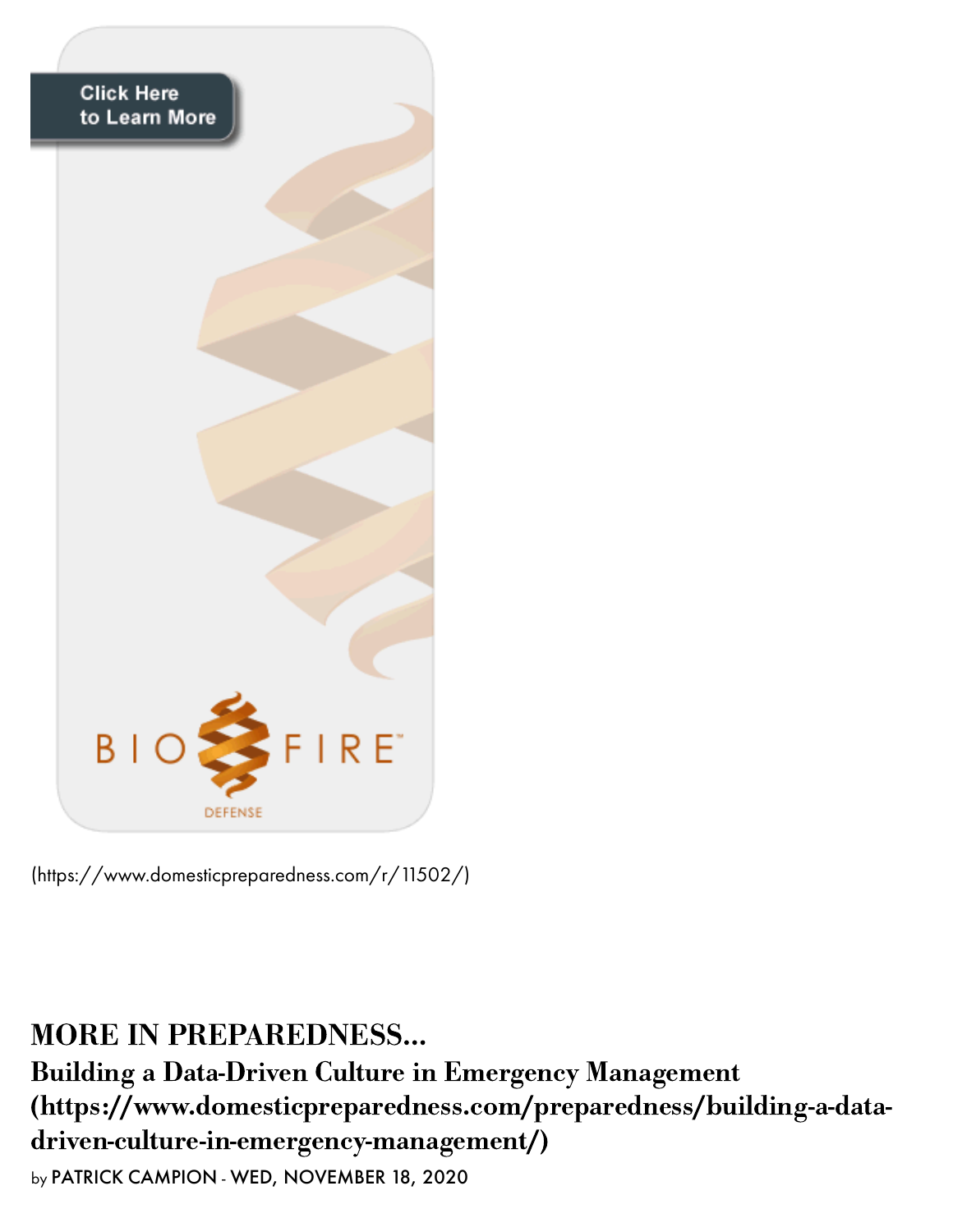Preparatory Consequence Management & Weapons of Mass Destruction [\(https://www.domesticpreparedness.com/preparedness/preparatory](https://domprep.com/preparedness/preparatory-consequence-management-weapons-of-mass-destruction/)consequence-management-weapons-of-mass-destruction/) by SCOTT J. GLICK - WED, NOVEMBER 04, 2020

Earthquake Preparedness in Non-Earthquake Country [\(https://www.domesticpreparedness.com/preparedness/earthquake](https://domprep.com/preparedness/earthquake-preparedness-in-non-earthquake-country/)preparedness-in-non-earthquake-country/) by STEPHEN MALONEY - WED, SEPTEMBER 30, 2020

Disaster Case Management: An Important Disaster Response Tool [\(https://www.domesticpreparedness.com/preparedness/disaster-case](https://domprep.com/preparedness/disaster-case-management-an-important-disaster-response-tool/)management-an-important-disaster-response-tool/)

by SENAY OZBAY - WED, AUGUST 05, 2020

View all articles in Preparedness. [\(https://www.domesticpreparedness.com/preparedness/\)](https://domprep.com/preparedness/)

HOME [\(HTTPS://WWW.DOMESTICPREPAREDNESS.COM/\)](https://domprep.com/) DOMPREP JOURNAL [\(HTTPS://WWW.DOMESTICPREPAREDNESS.COM/DOMPREP-](https://domprep.com/domprep-journal/)JOURNAL/) ABOUT US [\(HTTPS://WWW.DOMESTICPREPAREDNESS.COM/ABOUT-US/\)](https://domprep.com/about-us/) ADVISORS [\(HTTPS://WWW.DOMESTICPREPAREDNESS.COM/ADVISORS/\)](https://domprep.com/advisors/) PODCAST [\(HTTPS://WWW.DOMESTICPREPAREDNESS.COM/PODCAST/\)](https://domprep.com/podcast/) REPORTS [\(HTTPS://WWW.DOMESTICPREPAREDNESS.COM/REPORTS/\)](https://domprep.com/reports/) CALENDAR [\(HTTPS://WWW.DOMESTICPREPAREDNESS.COM/CALENDAR/\)](https://domprep.com/calendar/) ADVERTISE [\(HTTPS://WWW.DOMESTICPREPAREDNESS.COM/ADVERTISE/\)](https://domprep.com/advertise/)